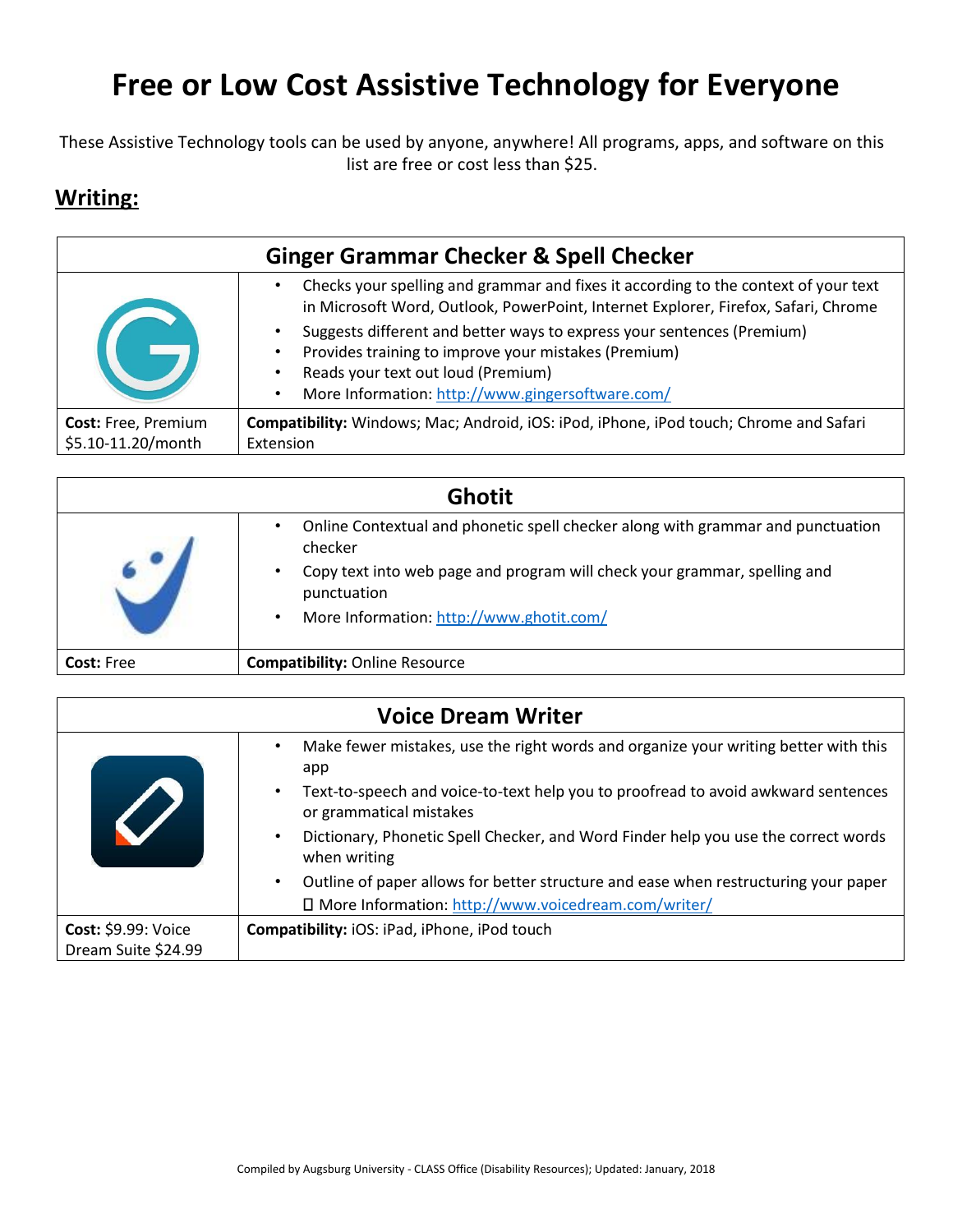## **Free or Low Cost Assistive Technology for Everyone**

| <b>Grammarly</b>         |                                                                                                                                          |
|--------------------------|------------------------------------------------------------------------------------------------------------------------------------------|
|                          | Eliminate writing mistakes and contextual errors, spelling errors, and poor<br>vocabulary usage                                          |
|                          | Find the right word you are looking for with synonym suggestions                                                                         |
|                          | Learn from your mistakes to avoid them in the future<br>Grammarly works anywhere your Chrome browser in including emails, essays, social |
|                          | media posts and more                                                                                                                     |
|                          | More Information: https://www.grammarly.com/                                                                                             |
| Cost: Free; Premium      | <b>Compatibility:</b> Chrome Extension                                                                                                   |
| features available for a |                                                                                                                                          |
| fee.                     |                                                                                                                                          |

| Co:Writer     |                                                                                                                                                               |
|---------------|---------------------------------------------------------------------------------------------------------------------------------------------------------------|
|               | Word Prediction app that gives you suggestions of words as you type with the option<br>٠<br>of reading your word options out loud with a swipe of your finger |
|               | Built-in text-to-speech reads back what you've typed<br>$\bullet$                                                                                             |
|               | Grammar and spelling support                                                                                                                                  |
|               | Export files to Dropbox, Google Drive, and other programs<br>٠                                                                                                |
|               | Create topic dictionaries from websites and Wikipedia links<br>٠                                                                                              |
|               | More Information: http://donjohnston.com/cowriterapp<br>٠                                                                                                     |
| Cost: \$19.99 | Compatibility: iOS: iPad, iPhone; iPod touch                                                                                                                  |

|               | <b>iWordQ</b>                                                                                                                                                                                                                                                                                                                                                     |
|---------------|-------------------------------------------------------------------------------------------------------------------------------------------------------------------------------------------------------------------------------------------------------------------------------------------------------------------------------------------------------------------|
|               | Context-based word prediction tool; including homonyms<br>Make your own custom abbreviation to simply your writing<br>Text-to-Speech function with breathing space added allows for you to listen to your<br>writing to hear any mistakes and make changes and catch up as you proofread<br>More Information: https://apps.apple.com/ca/app/iwordq-ca/id557923777 |
| Cost: \$24.99 | <b>Compatibility: iOS: iPad</b>                                                                                                                                                                                                                                                                                                                                   |